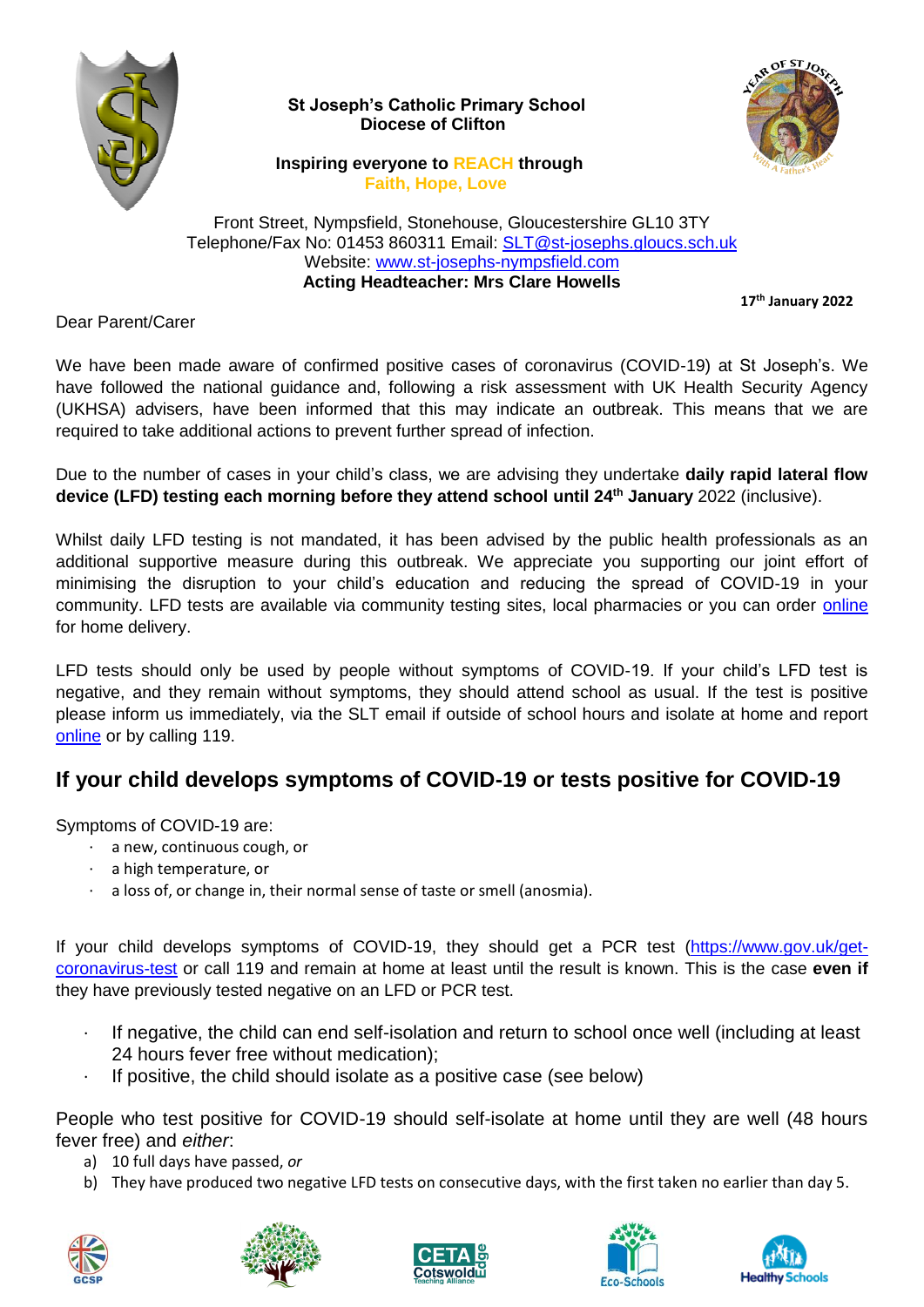**Note:** Lingering coughs and changes to smell/taste are *not* a sign of ongoing infectiousness, so children can return to school if they have ended their self-isolation period (see above).

You can seek advice about COVID-19 symptoms from the [nhs.uk website.](https://www.nhs.uk/conditions/coronavirus-covid-19/check-if-you-have-coronavirus-symptoms/) If you are concerned about your child's symptoms, or they are worsening you can seek advice from NHS 111 at<https://111.nhs.uk/> or by phoning 111.

If the child has a positive test result but do not have [symptoms,](https://www.gov.uk/government/publications/covid-19-stay-at-home-guidance/stay-at-home-guidance-for-households-with-possible-coronavirus-covid-19-infection#symptoms) they should stay at home and selfisolate for 10 days from the date the positive test was taken. If your child does not have symptoms, count the day they took the test as day 0. If they subsequently develop symptoms shortly after a positive LFD test, a further PCR test is not required and the isolation period will be based on the original positive LFD test.

## **Instructions for people who live in the same household as someone who has tested positive for COVID-19 or is symptomatic awaiting a test result**

NHS Test and Trace will contact you to check whether you are legally required to self-isolate. If you are not legally required to self-isolate, you will be provided with advice on testing, **advised to take extra caution**, and given guidance on preventing the spread of COVID-19.

Those who are [clinically extremely vulnerable](https://www.gov.uk/government/publications/guidance-on-shielding-and-protecting-extremely-vulnerable-persons-from-covid-19/guidance-on-shielding-and-protecting-extremely-vulnerable-persons-from-covid-19) should be supported to minimise their contact with other people in the household during this period, regardless of whether others have symptoms or not.

### **You are** *not* **required to self-isolate [if any of the following apply:](https://www.gov.uk/government/publications/covid-19-stay-at-home-guidance/stay-at-home-guidance-for-households-with-possible-coronavirus-covid-19-infection#exempt)**

- You are fully vaccinated
- · You are below the age of 18 years 6 months
- · You have taken part in or are currently part of an approved COVID-19 vaccine trial
- · You are not able to get vaccinated for medical reasons

Fully vaccinated means that you have been vaccinated with an MHRA approved COVID-19 vaccine in the UK, and at least 14 days have passed since you received the recommended doses of that vaccine (note this is currently under review and may be updated to include a booster dose in due course).

In line with national guidance for households with Covid-19 infection, household and other close contacts of someone who has tested positive for COVID-19 should undertake **daily LFD testing for a period of 7 days** or for 10 days from their last contact with the positive case (whichever is first). This is recommended for all close contacts aged 5 and over who are not required to isolate. [LFD tests are available via community testing sites, local pharmacies or you can order [online](https://www.gov.uk/order-coronavirus-rapid-lateral-flow-tests) for home delivery).

Children aged under 5 who are close contacts are not required to isolate and do not need to take part in daily testing of close contacts. If a child under the age of 5 lives with someone who has tested positive for COVID-19 they will be advised to avoid contact with those at higher risk of severe illness if infected with COVID-19 and to take a one-off PCR test as soon as possible.

#### **You are required to self-isolate if you are aged over 18 years and 6 months and [if any of the](https://www.nhs.uk/conditions/coronavirus-covid-19/self-isolation-and-treatment/when-to-self-isolate-and-what-to-do/)  [following apply:](https://www.nhs.uk/conditions/coronavirus-covid-19/self-isolation-and-treatment/when-to-self-isolate-and-what-to-do/)**

- · You have received only one dose of the COVID-19 vaccine
- You have not received any dose of the COVID-19 vaccination
- You are not otherwise exempt









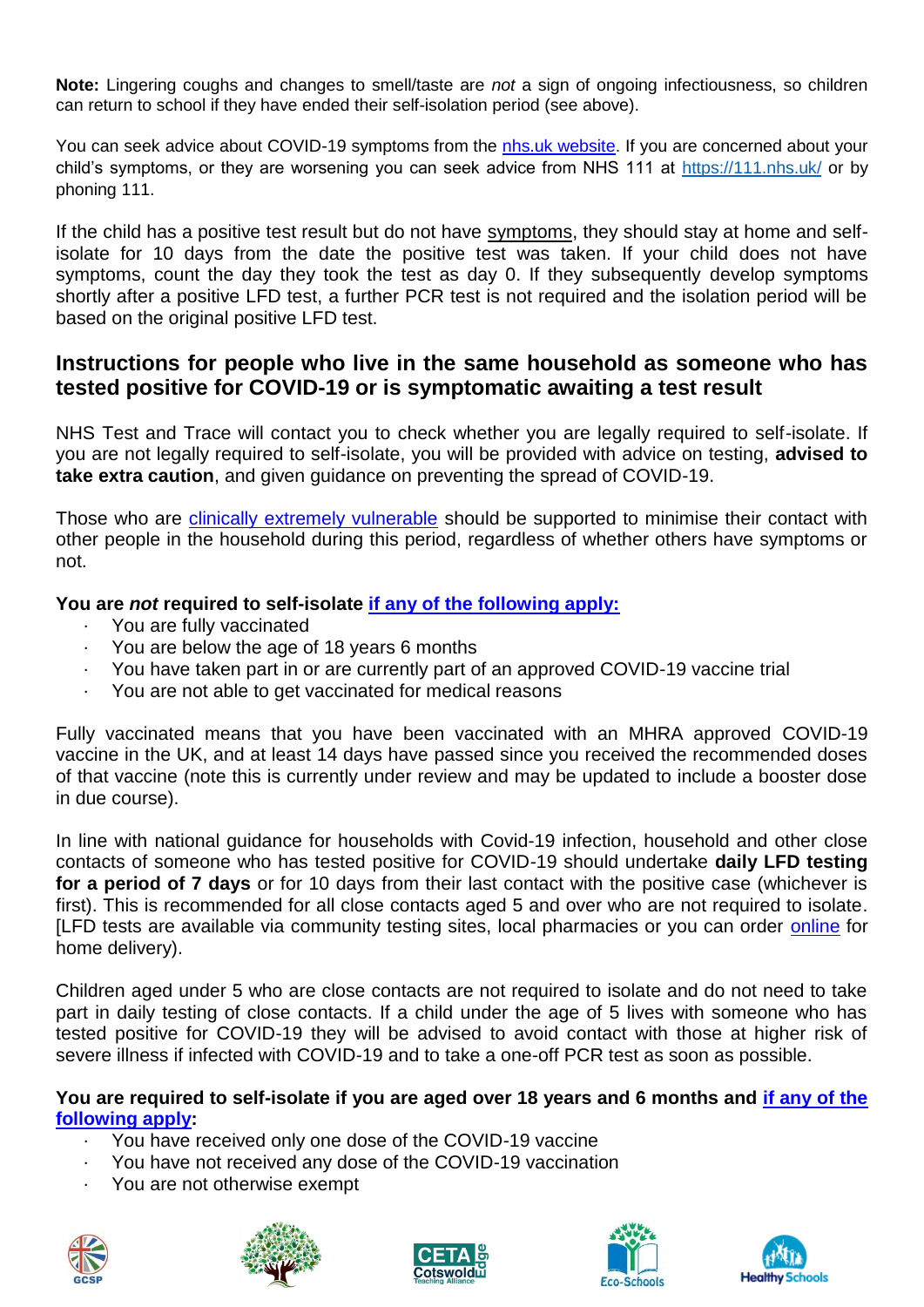Household members who need to self-isolate as close contacts should not go to work, school or public areas, and exercise should be taken within the home. You should ask friends or family if you require help with buying groceries, other shopping or picking up medication, or walking a dog. Alternatively, you can order your shopping online and medication by phone or online. Please read [the stay at home guidance](https://www.gov.uk/government/publications/covid-19-stay-at-home-guidance/stay-at-home-guidance-for-households-with-possible-coronavirus-covid-19-infection) which provides information on this.

Household members staying at home for 10 days will greatly reduce the overall amount of infection the household could pass on to others in the community.

You could be fined if you do not self-isolate following a notification by NHS Test and Trace. You may be entitled to a one-off payment of £500 through the [NHS Test and Trace Support Payment](https://www.gov.uk/government/publications/test-and-trace-support-payment-scheme-claiming-financial-support/claiming-financial-support-under-the-test-and-trace-support-payment-scheme)  [scheme](https://www.gov.uk/government/publications/test-and-trace-support-payment-scheme-claiming-financial-support/claiming-financial-support-under-the-test-and-trace-support-payment-scheme) if you are required to stay at home and self-isolate, or you are the parent or guardian of a child who has been told to self-isolate.

## **How to reduce spread of COVID-19 as a household contact who is not required to self-isolate**

Even if you are vaccinated, you can still be infected with COVID-19 and pass it on to others. If you are identified as a contact of someone with COVID-19 but you are not required to self-isolate, you can help protect others by following the [guidance](https://www.gov.uk/guidance/covid-19-coronavirus-restrictions-what-you-can-and-cannot-do#keeping-yourself-and-others-safe) on how to stay safe and help prevent the spread of COVID-19 infections.

To reduce the spread of COVID-19 in your community:

- · Test daily using LFDs for 7 days
- Limit close contact with other people outside your household, especially in enclosed spaces.
- Wear a face covering for those aged 11 and over in crowded, enclosed or poorly ventilates spaces and when you are in close contact with other people
- Limit contact with anyone who is at higher risk of severe illness if infected with Covid-19
- · Follow the guidance on how to stay safe and help prevent the spread GOV.UK (www.gov.uk)

You should follow this advice while the person in your household with COVID-19 is self-isolating.

If you are a health or social care worker or student undertaking a work placement who has been identified as a household contact and are exempt from self-isolation, there is [additional](https://www.gov.uk/government/publications/covid-19-management-of-exposed-healthcare-workers-and-patients-in-hospital-settings/covid-19-management-of-exposed-healthcare-workers-and-patients-in-hospital-settings) guidance available that you should follow to reduce the risk of spread of COVID-19 in these settings.

If you develop [symptoms](https://www.gov.uk/government/publications/covid-19-stay-at-home-guidance/stay-at-home-guidance-for-households-with-possible-coronavirus-covid-19-infection#symptoms) at any time, even if these are mild, self-isolate immediately, [arrange](https://www.gov.uk/get-coronavirus-test) to have a [COVID-19](https://www.gov.uk/get-coronavirus-test) PCR test and follow the guidance for people with COVID-19 [symptoms.](https://www.gov.uk/government/publications/covid-19-stay-at-home-guidance/stay-at-home-guidance-for-households-with-possible-coronavirus-covid-19-infection#SymptomsPositiveTest)

**For most people, coronavirus (COVID-19) will be a mild illness.**

# **How to stop coronavirus (COVID-19) spreading**

There are things you can do to help reduce the risk of you and anyone you live with getting ill with coronavirus (COVID-19):

- Get vaccinated everyone aged 12 and over can book COVID-19 vaccination appointments now
- Wash your hands with soap and water or use hand sanitiser regularly throughout the day